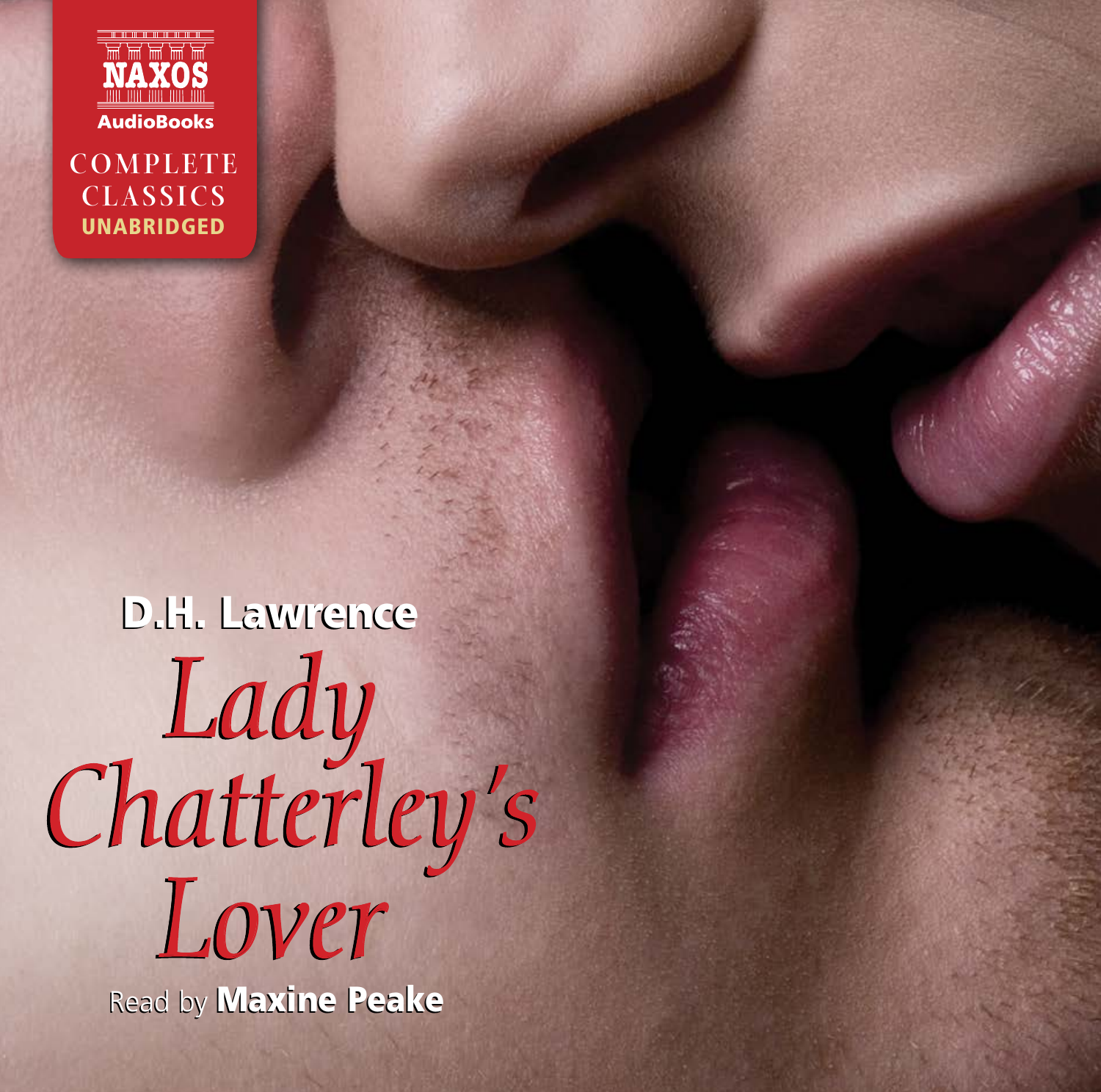| 1 Chapter 1                                                     | 5:53 |
|-----------------------------------------------------------------|------|
| 2 Both Hilda and Constance had had their tentative love-affairs | 7:05 |
| 3 However, came the war, Hilda and Connie were rushed home      | 5:27 |
| 4 In 1916 Herbert Chatterley was killed                         | 3:59 |
| 5 Chapter 2                                                     | 6:05 |
| Clifford left them alone, and she learnt to do the same         | 6:53 |
| $\boxed{7}$ It was in her second winter at Wragby               | 5:23 |
| 8 Chapter 3                                                     | 6:12 |
| 9 There was something about him that Connie liked.              | 5:19 |
| <sup>10</sup> Breakfast was served in the bedrooms              | 5:22 |
| $11$ When he rose, he kissed both her hands                     | 5:02 |
| $12$ Connie was in love with him                                | 5:59 |
| <sup>13</sup> Chapter 4                                         | 4:42 |
| 14 Hammond looked rather piqued.                                | 6:05 |
|                                                                 |      |

#### **Total time on CD 1: 79:35**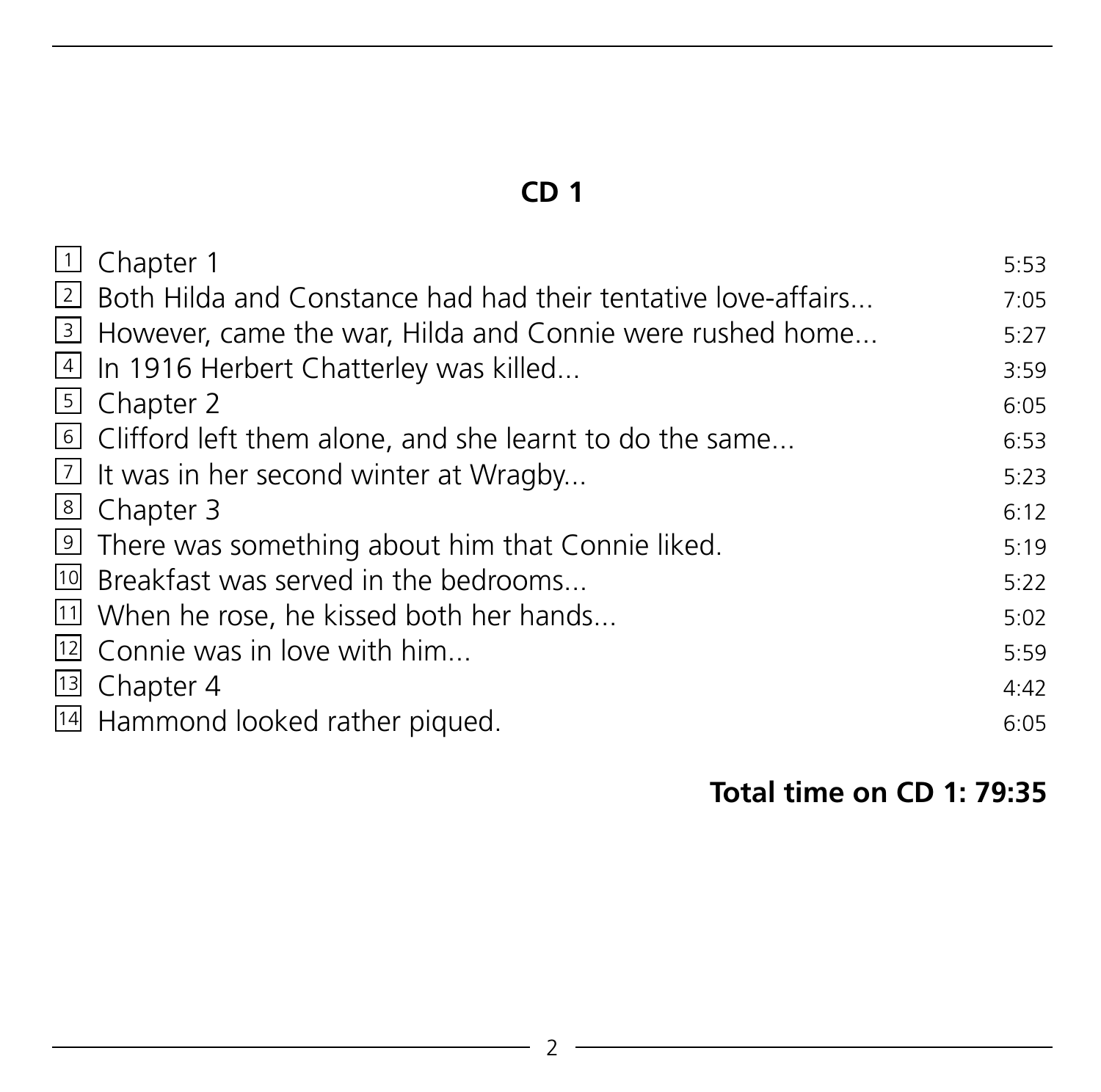| $\Box$ Silence fell.                                                 | 6:48 |
|----------------------------------------------------------------------|------|
| $\boxed{2}$ Clifford made big eyes: it was all stuff to him.         | 7:00 |
| 3 Chapter 5                                                          | 7:13 |
| $\vert$ Connie was not keen on chains, but she said nothing.         | 6:05 |
| $\boxed{5}$ She was watching a brown spaniel that had run out        | 7:08 |
| 6 'Who is your game-keeper?' Connie asked at lunch.                  | 6:13 |
| $\boxed{2}$ Michaelis had seized upon Clifford as the central figure | 6:01 |
| $8$ He spoke it almost in a brilliancy of triumph                    | 5:31 |
| <sup>9</sup> Chapter 6                                               | 5:26 |
| <sup>10</sup> On one of her bad days she went out alone              | 5:19 |
| $11$ It was nearly a mile to the cottage                             | 6:08 |
| $12$ So she plodded home to Clifford                                 | 5:31 |
| $\boxed{13}$ It had rained as usual, and the paths were too sodden   | 4:41 |
|                                                                      |      |

#### **Total time on CD 2: 79:14**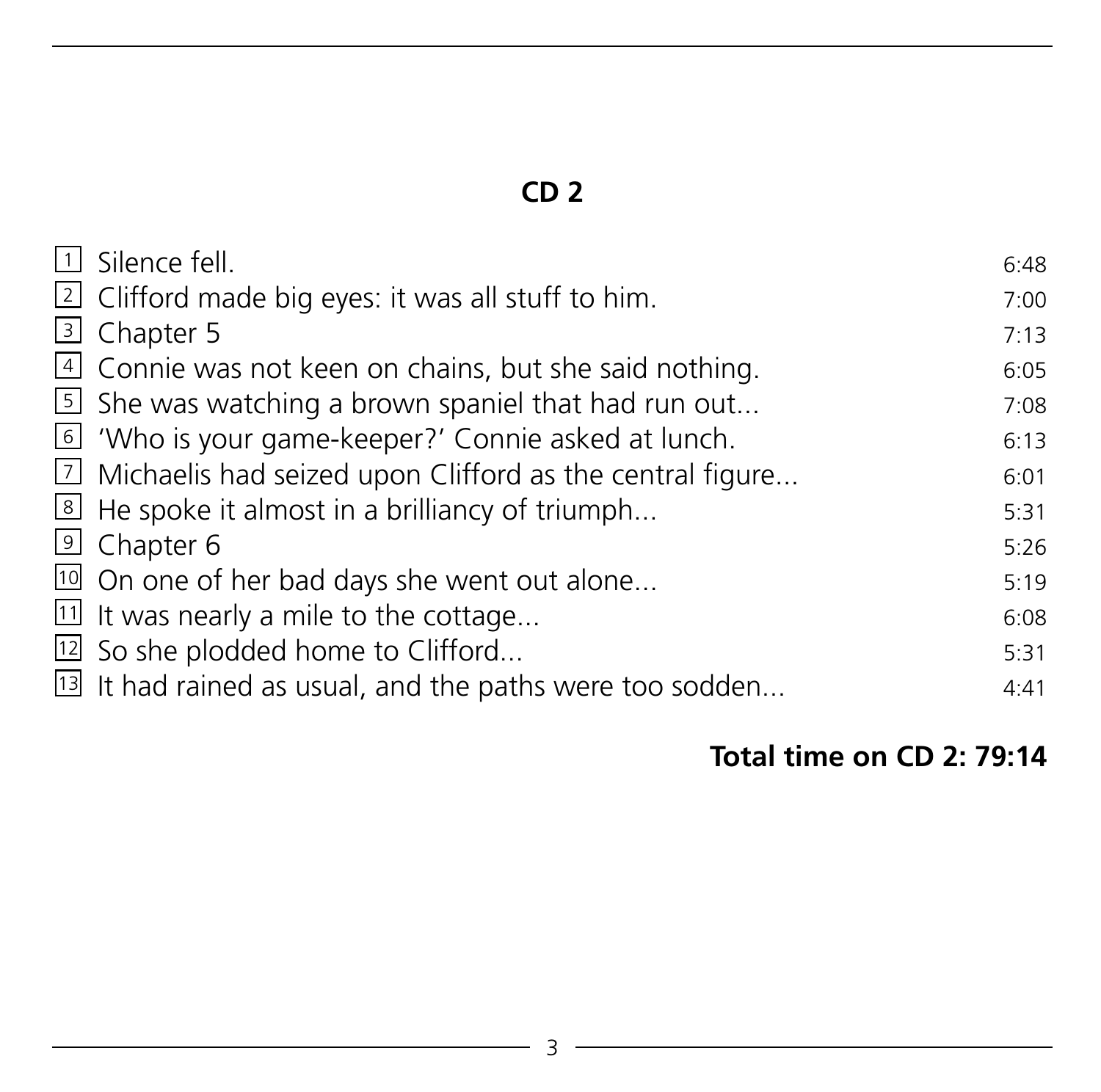| $1$ Connie had received the shock of vision in her womb            | 6:12 |
|--------------------------------------------------------------------|------|
| 2 Chapter 7                                                        | 5:11 |
| 3 So she hardly ever went away from Wragby                         | 5:55 |
| 4 Tommy Dukes was at Wragby                                        | 6:01 |
| 5 Down posted Hilda from Scotland                                  | 6:21 |
| $\overline{6}$ Michaelis heard they were in town, and came running | 4:13 |
| 7 Hilda posted off to Dr Shardlow                                  | 4:56 |
| <sup>8</sup> For the first week or so                              | 5:48 |
| <sup>9</sup> Chapter 8                                             | 6:20 |
| <sup>10</sup> The next afternoon she went to the wood again.       | 6:06 |
| $11$ So Connie watched him fixedly.                                | 4:38 |
| $12$ She found Mrs Bolton under the great beech-tree on the knoll  | 6:59 |
| <sup>13</sup> The weather came rainy again.                        | 7:43 |

#### **Total time on CD 3: 76:31**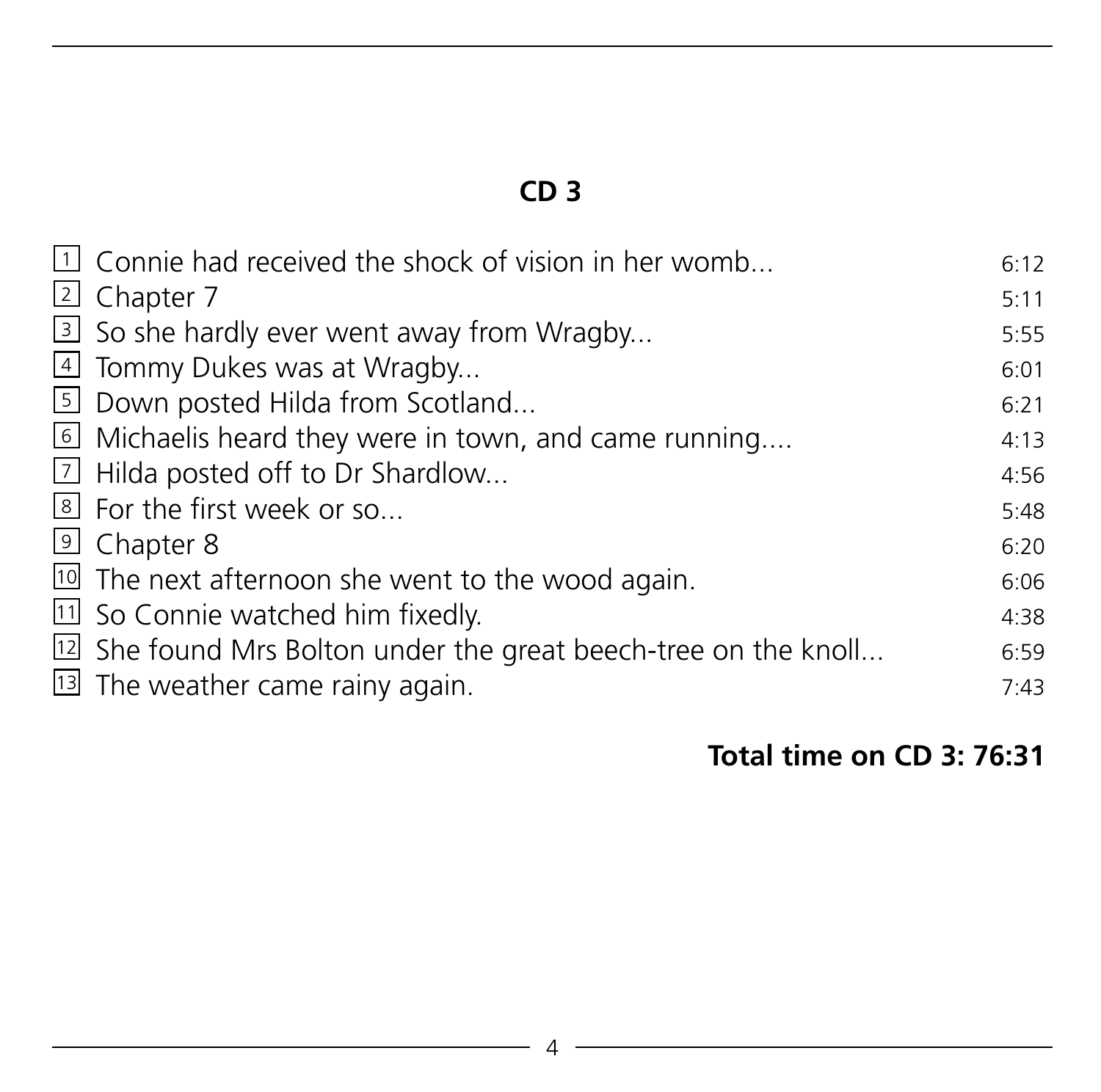| $\overline{1}$ Chapter 9                                             | 7:23 |
|----------------------------------------------------------------------|------|
| 2 But no sooner had she gone, than he rang for Mrs Bolton            | 6:14 |
| 3 Nevertheless, one got a new vision of Tevershall village           | 7:40 |
| 4 Under Mrs Bolton's influence                                       | 3:51 |
| 5 It was Mrs Bolton's talk                                           | 7:45 |
| 6 Chapter 10                                                         | 6:31 |
| $1$ She fled as much as possible to the wood.                        | 5:47 |
| 8 One evening, quests or no guests, she escaped                      | 6:04 |
| $\overline{9}$ She lay quite still, in a sort of sleep               | 6:50 |
| $10$ He stood back and watched her going into the dark               | 6:27 |
| $\overline{11}$ Constance, for her part, had hurried across the park | 5:49 |
| <sup>12</sup> The drizzle of rain was like a veil over the world     | 7:10 |
|                                                                      |      |

#### **Total time on CD 4: 77:36**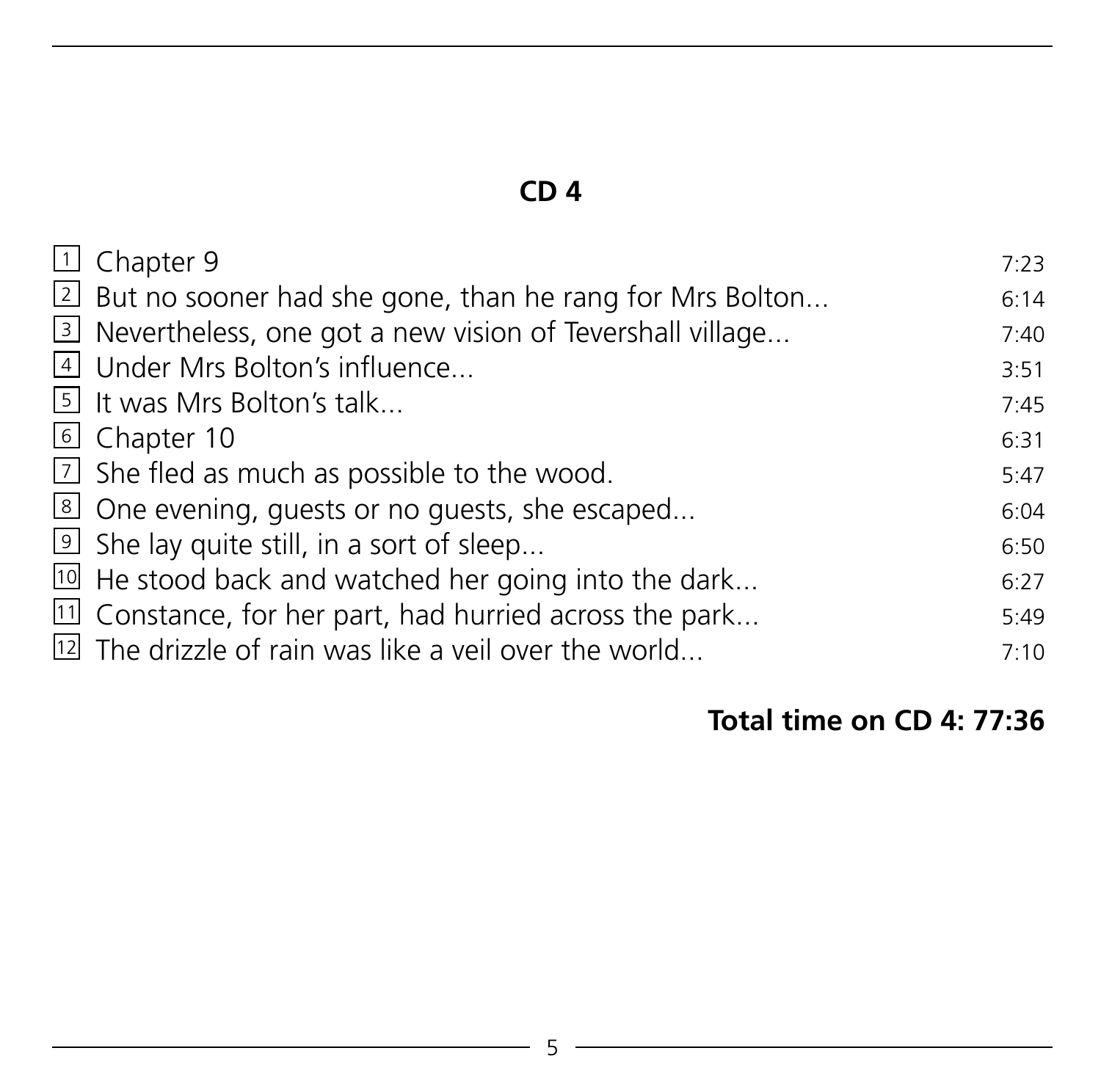| $\overline{1}$ He shut the door, and lit a tiny light                 | 8:23 |
|-----------------------------------------------------------------------|------|
| $\overline{2}$ The next day she did not go to the wood.               | 5:03 |
| 3 The baby was a perky little thing of about a year                   | 5:21 |
| $4$ She started out of her muse, and gave a little cry                | 8:13 |
| 5 Connie went slowly home                                             | 6:34 |
| 6 Connie would not take her bath this evening.                        | 5:35 |
| $\overline{1}$ She had drifted to the door.                           | 4:37 |
| 8 Connie was in bed, and fast asleep all this time.                   | 7:31 |
| $\overline{9}$ He went to the hut, and wrapped himself in the blanket | 7:15 |
| 10 Chapter 11                                                         | 6:44 |
| $11$ Then one afternoon came Leslie Winter                            | 6:26 |
| $12$ It was already May                                               | 6:50 |

#### **Total time on CD 5: 78:37**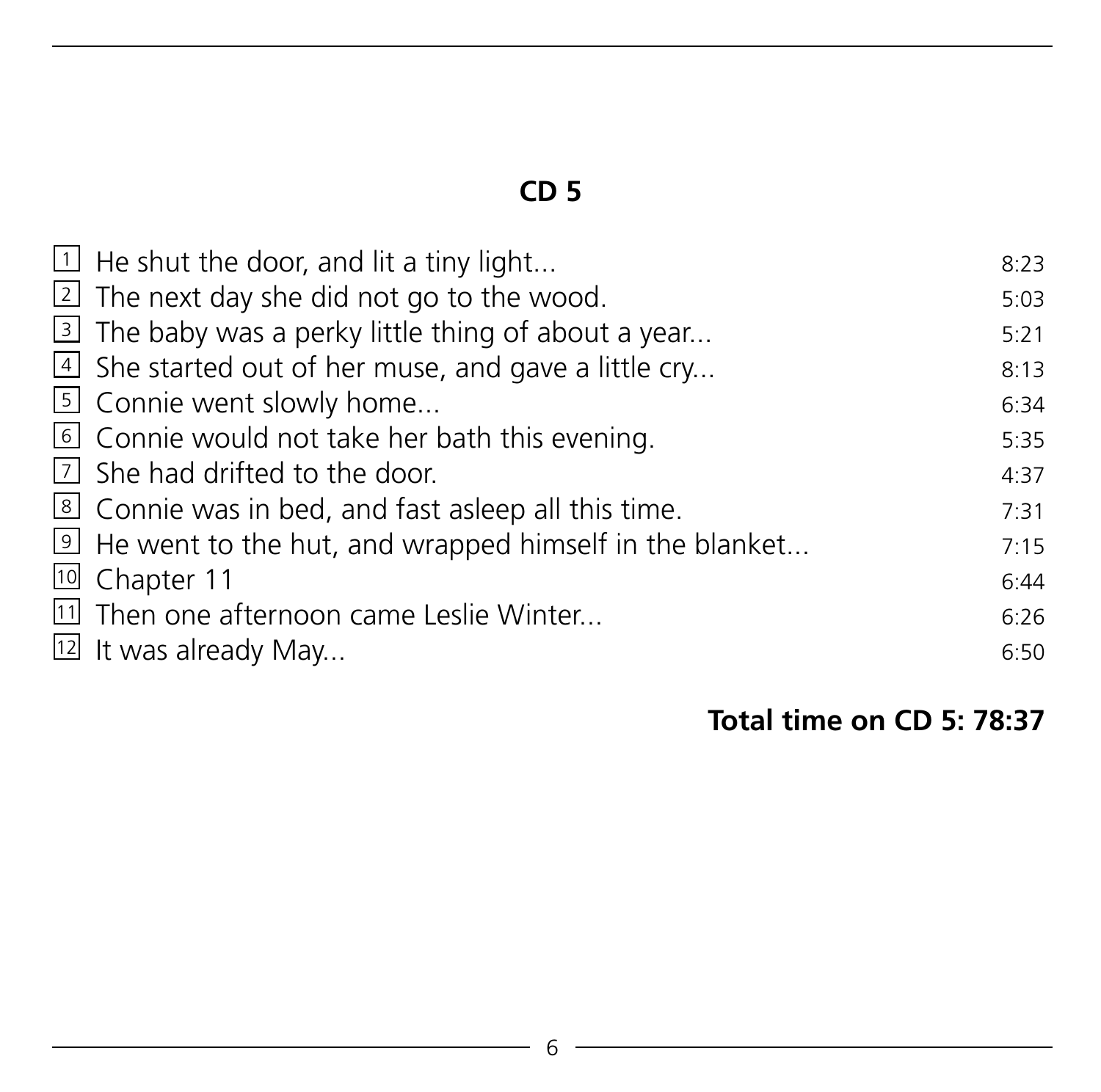| $\exists$ As she rose on to the high country                            | 6:39 |
|-------------------------------------------------------------------------|------|
| 2 England, my England!                                                  | 5:41 |
| 3 Squire Winter, a soldier, had stood it out.                           | 6:26 |
| 4 Connie was glad to be home                                            | 4:45 |
| $\overline{5}$ It was a sunny day, and Connie was working in the garden | 7:41 |
| 6 Chapter 12                                                            | 6:55 |
| $\overline{2}$ 'Are you sad today?' she asked him.                      | 5:26 |
| 8 There was a long pause of silence, a cold silence.                    | 5:37 |
| I And she went with him to the hut.                                     | 5:52 |
| $10$ He took his hand away from her breast                              | 6:25 |
| $11$ And now in her heart the queer wonder of him was awakened.         | 5:38 |
| $12$ He rose, and turned up the lantern                                 | 4:03 |
| 13 Chapter 13                                                           | 6:57 |
|                                                                         |      |

#### **Total time on CD 6: 78:13**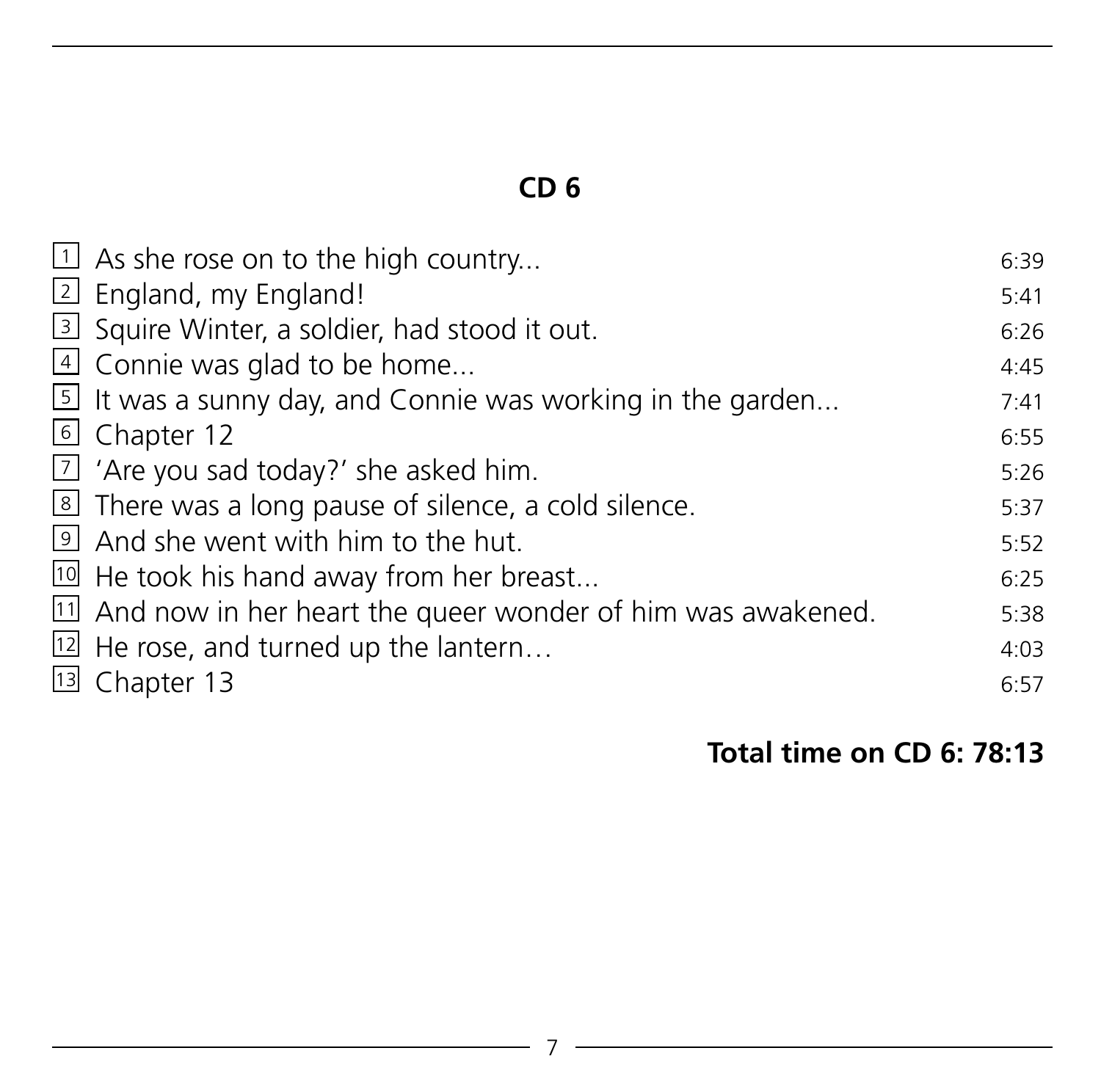| $\perp$ Connie listened, and flushed very red.                              | 5:52 |
|-----------------------------------------------------------------------------|------|
| $\overline{2}$ In front of them ran the open cleft of the riding.           | 4:53 |
| 3 She found Clifford slowly mounting to the spring.                         | 4:48 |
| $\triangleq$ The keeper appeared directly.                                  | 6:02 |
| 5 The chair began slowly to run backwards.                                  | 4:01 |
| $\overline{6}$ 'I'm going to push too!' she said.                           | 4:18 |
| $\overline{1}$ At lunch she could not contain her feeling.                  | 6:04 |
| 8 Chapter 14                                                                | 6:21 |
| $\overline{9}$ He twisted round again and looked at the enlarged photograph | 7:18 |
| <sup>10</sup> 'Then came Bertha Coutts.'                                    | 5:33 |
| 11 There was a silence.                                                     | 7:28 |
| $\overline{12}$ He held her close, in the running warmth of the fire.       | 8:10 |
| <sup>13</sup> Then he woke up and looked at the light.                      | 6:30 |
|                                                                             |      |

#### **Total time on CD 7: 77:24**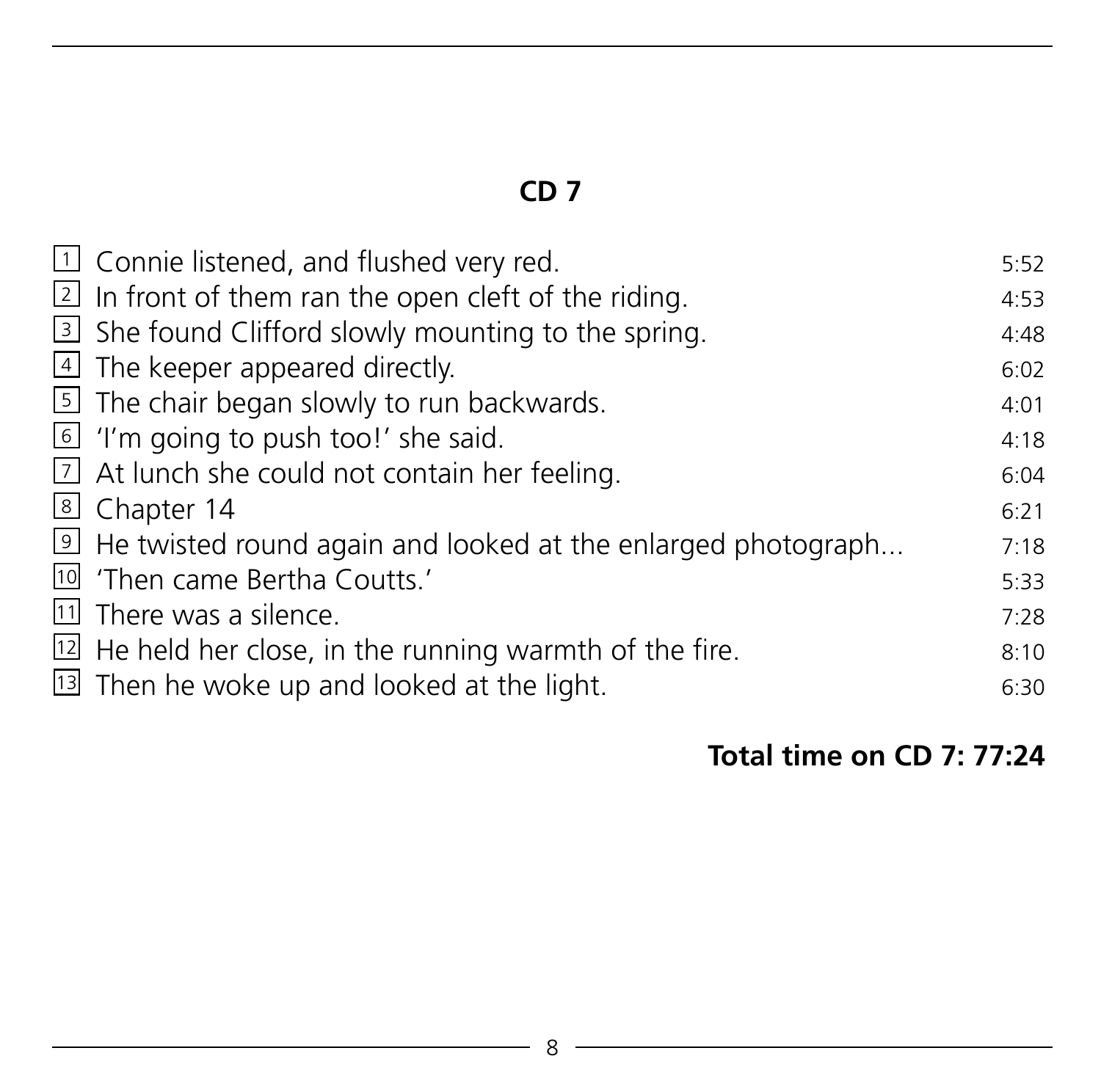| $\overline{1}$ And afterwards, when they had been quite still    | 5:36 |
|------------------------------------------------------------------|------|
| $\sqrt{2}$ After a while, he reached for his shirt and put it on | 3:03 |
| 3 Chapter 15                                                     | 5:52 |
| 4 Another day she asked him about himself.                       | 6:40 |
| $\overline{5}$ Connie laughed, but not very happily.             | 6:17 |
| 6 There fell a complete silence.                                 | 6:12 |
| 7 When she came with her flowers                                 | 5:45 |
| 8 'You don't mind, do you, that I'm going away?' she asked       | 5:11 |
| <sup>9</sup> The curious gulf of silence between them!           | 5:26 |
| $10$ He had brought columbines and campions                      | 6:04 |
| $11$ Chapter 16                                                  | 4:21 |
| $\overline{12}$ They went onto the house. Connie marched in      | 5:44 |
| $\overline{13}$ She listened with a glisten of amusement.        | 4:57 |
| 14 And the day came round for Hilda to arrive.                   | 6:45 |
|                                                                  |      |

#### **Total time on CD 8: 78:01**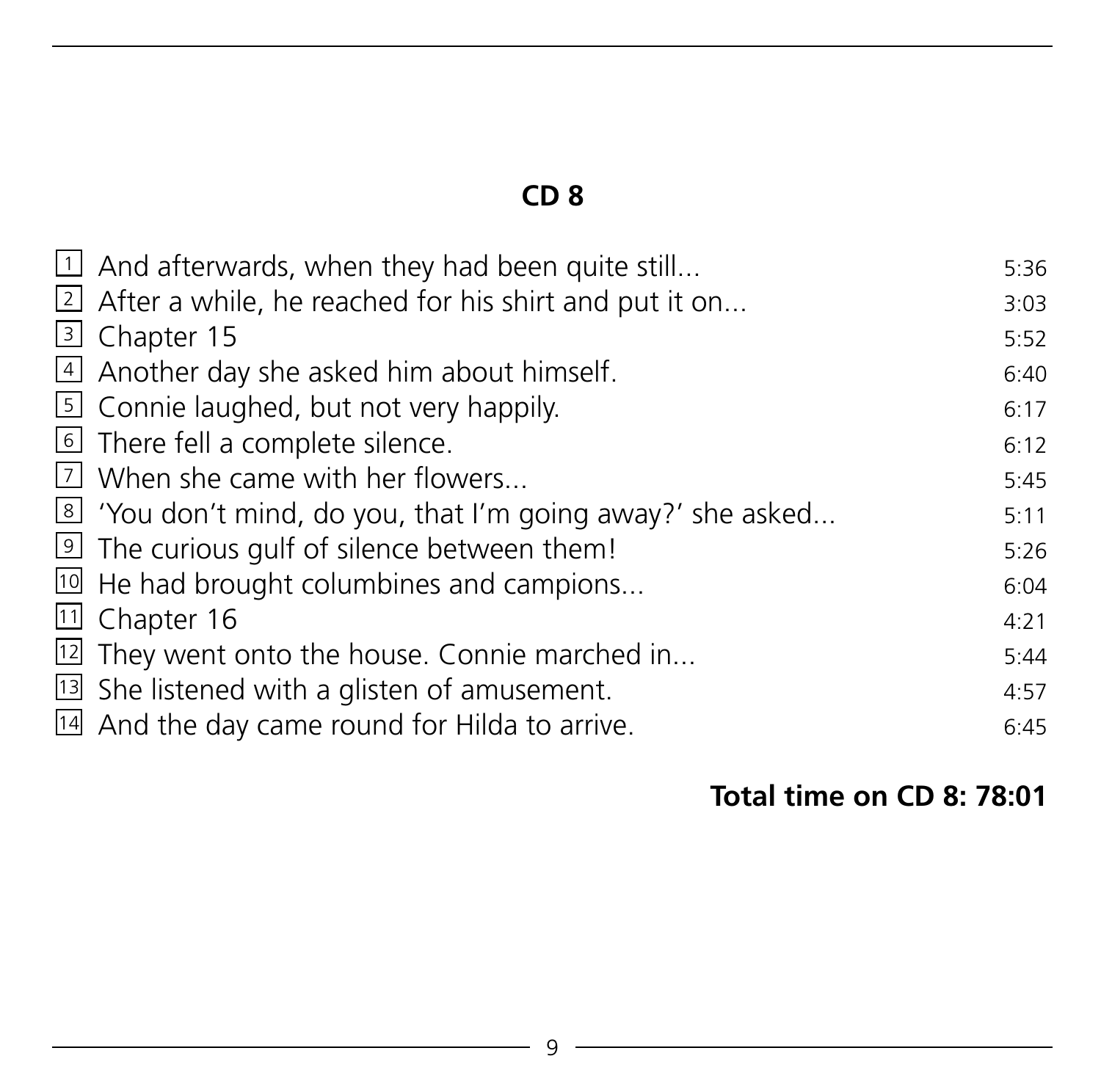| $\exists$ It was true, Hilda did not like Clifford                 | 5:08 |
|--------------------------------------------------------------------|------|
| 2 They were soon at Mansfield                                      | 5:31 |
| 3 He unlocked the door and preceded them                           | 5:00 |
| 4 The three ate in silence.                                        | 6:17 |
| $\overline{5}$ It was a night of sensual passion                   | 5:18 |
| Till his rousing waked her completely.                             | 4:03 |
| $1/2$ Silent, he put his plate on the tray and went downstairs.    | 4:47 |
| 8 Chapter 17                                                       | 6:18 |
| 9 Connie found herself shrinking and afraid of the world.          | 6:35 |
| $10$ The Villa Esmerelda was quite a long way out                  | 5:27 |
| $\overline{11}$ It was pleasant in a way. It was almost enjoyment. | 6:56 |

#### **Total time on CD 9: 61:29**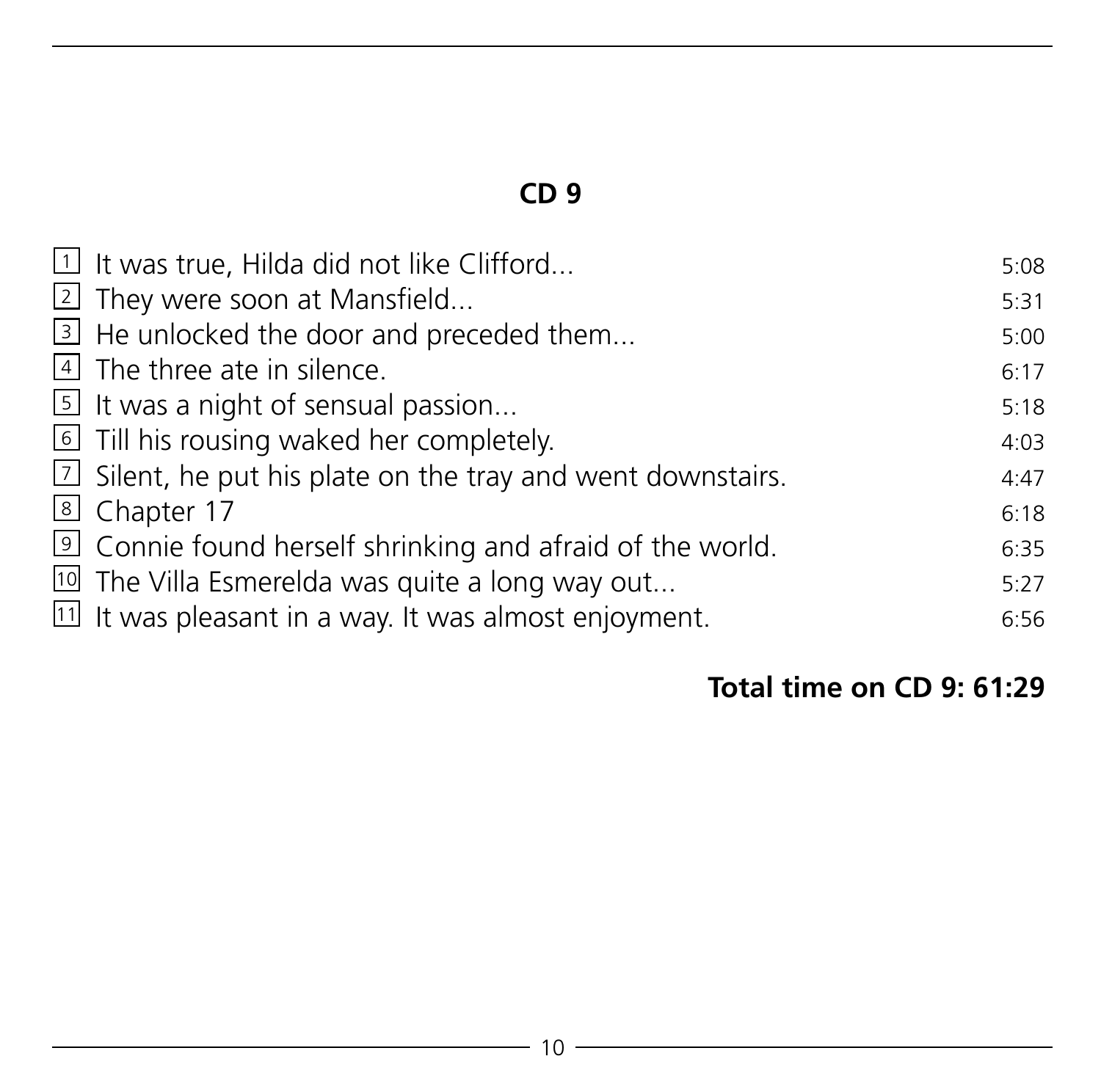| $\overline{1}$ She had been at Venice a fortnight                 | 3:22 |
|-------------------------------------------------------------------|------|
| 2 She had a letter from Mrs Bolton.                               | 5:22 |
| 3 She could not help confiding a little in Duncan Forbes.         | 3:30 |
| 4 A few days later came a letter from Clifford.                   | 5:39 |
| 5 However, everybody listens                                      | 4:47 |
| $\overline{6}$ The irritation, and the lack of any sympathy       | 4:55 |
| 기 Chapter 18                                                      | 6:10 |
| 8 She found a letter from Mellors.                                | 4:41 |
| 9 In spite of himself, little flames ran over his belly           | 5:47 |
| $10$ 'Then why are you afraid of me?' she said.                   | 5:06 |
| $11$ She was quite determined now that there should be no parting | 5:27 |

#### **Total time on CD 10: 54:53**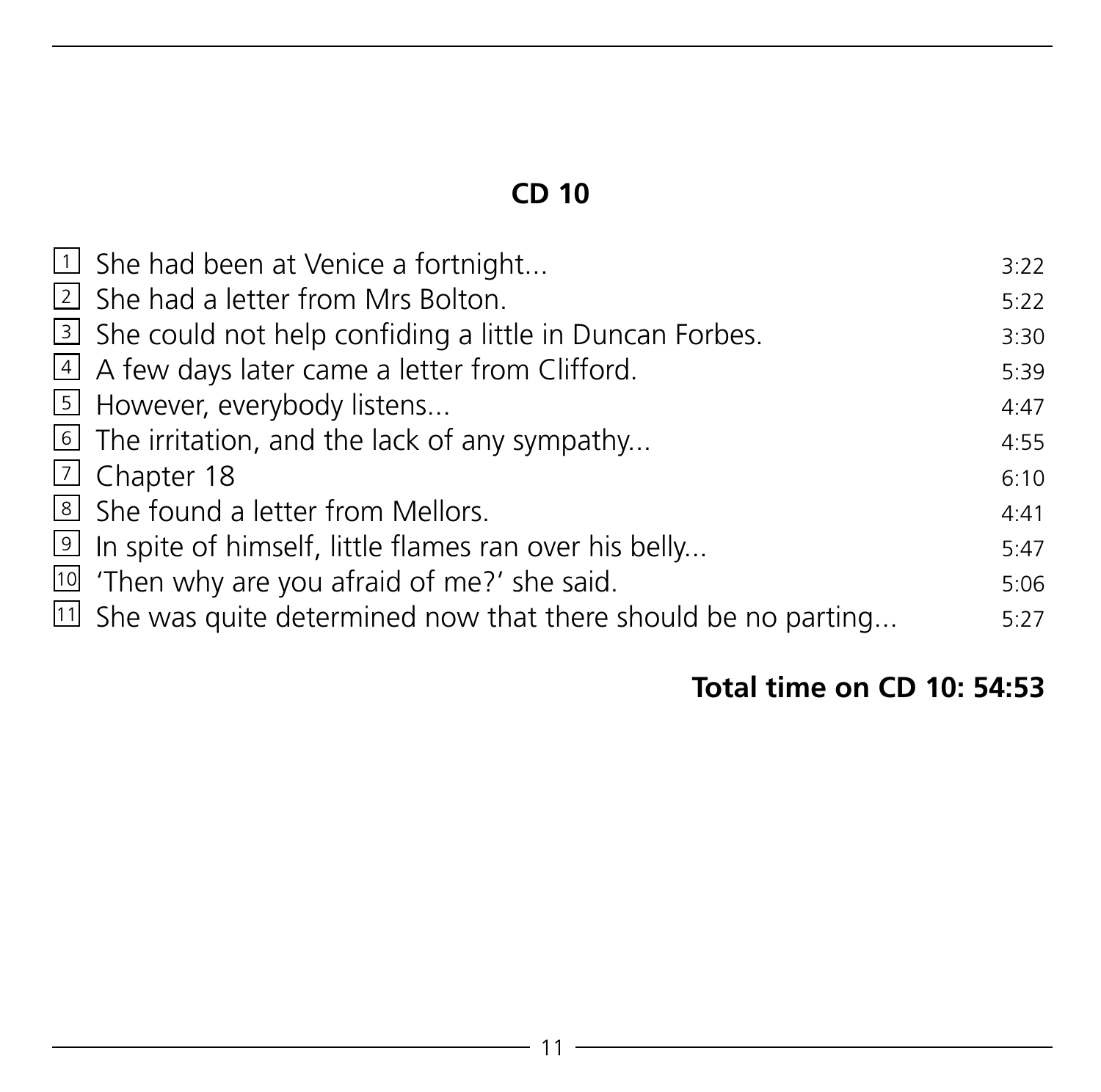| $\Box$ Connie confided in her father.                        | 4:12 |
|--------------------------------------------------------------|------|
| 2 Poor Sir Malcolm! He was by no means keen on it.           | 4:45 |
| 3 The following day he had lunch with Connie and Hilda       | 4:27 |
| $\boxed{4}$ Duncan, when approached, also insisted           | 5:01 |
| 5 Chapter 19                                                 | 6:01 |
| 6 So Mrs Bolton began to weep first.                         | 6:37 |
| $\boxed{2}$ His behaviour with regard to Connie was curious. | 4:26 |
| 8 Clifford and Connie sat in silence when she had gone.      | 5:54 |
| 9 He was speechless, and the queer blank look of a child     | 5:08 |
| <sup>101</sup> The Grange Farm, Old Heanor, 29 September     | 6:24 |
| $\boxed{11}$ 'I'm sure you're sick of all this.'             | 6:44 |

#### **Total time on CD 11: 59:45 Total time on CDs 1–11: 13:21:18**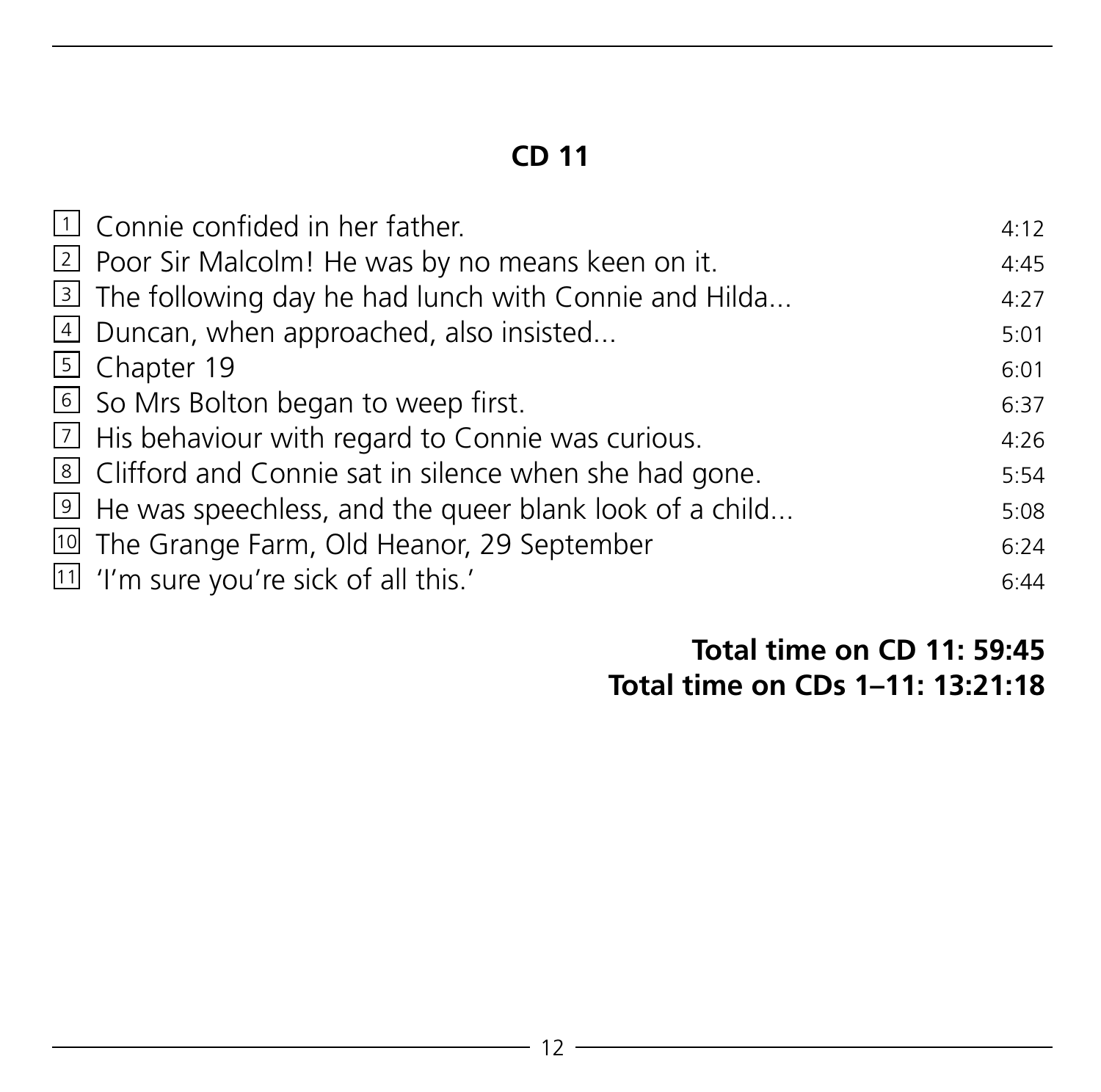# D.H. Lawrence

## **(1885–1930)**

# *Lady Chatterley's Lover*

*Lady Chatterley's Lover* is all about sex. Lady Chatterley's husband returns from the War paralysed from the waist down, and therefore unable to have intercourse with his wife. She turns initially to a friend of theirs, a dramatist, who is an eager lover but selfish and unsatisfactory. She then discovers herself involved with the gamekeeper, Oliver Mellors, and has something akin to an epiphany. Their sexual involvement is not about illicit passion or releasing tensions or satisfying cravings; it is a tender, physical demonstration of their humanity. That is why the graphic and largely explicit nature of the sex scenes is not pornography (despite nearly a century of sniggering schoolboys and po-faced academics); there is a deeper purpose at work.

Sex formed a part of that deeper

purpose as well, of course. Lawrence wanted to discuss as frankly and openly as he could the nature of the relationship between men and women, but this was part of a broader concern. His overarching thesis was the idea that mankind was despoiling Nature (both the landscape and human nature itself), creating people with no drive other than the quest for money, and who were becoming dehumanised and mechanised in the process. For the ruling elite in the novel, this shows itself in the conversations between the guests at the Chatterley 'seat', Wragby. These guests are epitomes of various types of desiccated intellectualism. The working man is no less guilty though, sacrificing his honourable independence of thought and action to become a slave and a drone. The result is a loss of contact with both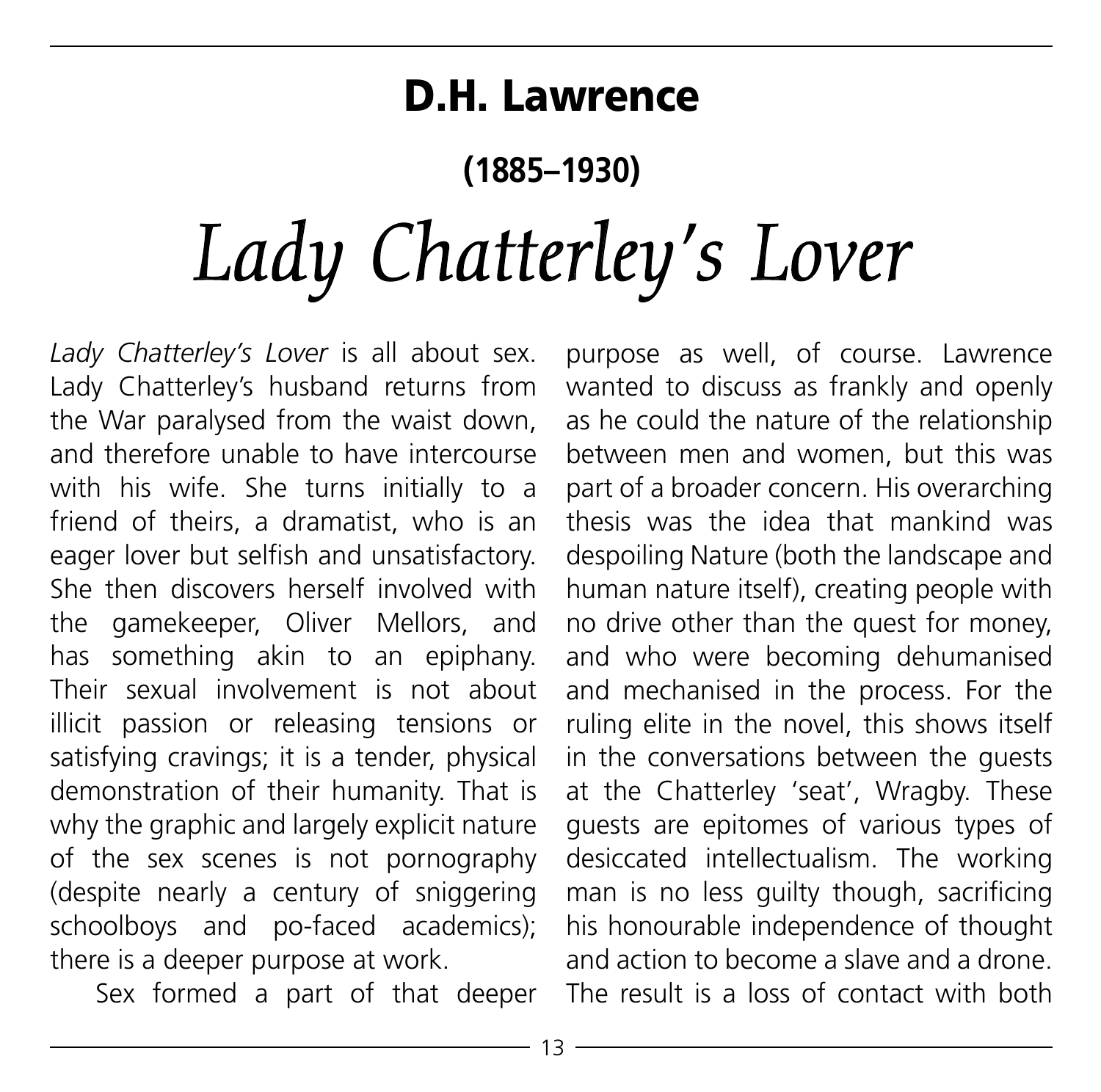the sensual and sensuous parts of his nature, which find expression in, among other things, sex. Expressing these ideas through unambiguous descriptions of the sexual act was always going to raise the hackles of the conservative establishment in England; but then, almost anything Lawrence did had that effect.

David Herbert Richards Lawrence was born in Nottinghamshire to a family of miners, and lived a childhood that seems clichéd to us because he wrote with such unnerving honesty and openness about it later, especially in *Sons and Lovers*. His father was a drunkard whom Lawrence hated and feared, and the family lived in often appalling poverty and uncertainty, their lives dominated by the mines and the violent anger between the parents. But Lawrence's mother was better educated than her husband, and inspired the sickly child (he suffered from poor health all his life) to begin his interest in the arts.

But for her, he might have stayed in the surgical appliance factory where he was a clerk. Prosthetics' loss was literature's gain as the gifted, intelligent, sensitive man (known by a school-friend as 'a right cissy') went to university and then on to become a teacher. Lawrence's mother died in 1910, helped in part by Lawrence himself who gave her an overdose of painkillers. By then he had had poems published in Ford Madox Hueffer's *The English Review*, but she did not live to see his first novel, *The White Peacock* (1911). By this time Lawrence's health meant that he had to give up teaching, and he decided to become a professional writer.

It was not an easy choice since his income could rarely be guaranteed, and poverty is no friend to the tubercular. England was no friend to it either, and for the rest of his life after the War Lawrence wandered the world searching for climates that suited his lungs as much as his temperament, neither of which was predictable. In 1912 he met Frieda Weekly (*née* von Richthofen), who was married at the time and had three children. They eloped together and in 1914 began a marriage that was tempestuous and complex. Katherine Mansfield, one of the London literary set who championed Lawrence, wrote that she didn't know which was worse: "when they are loving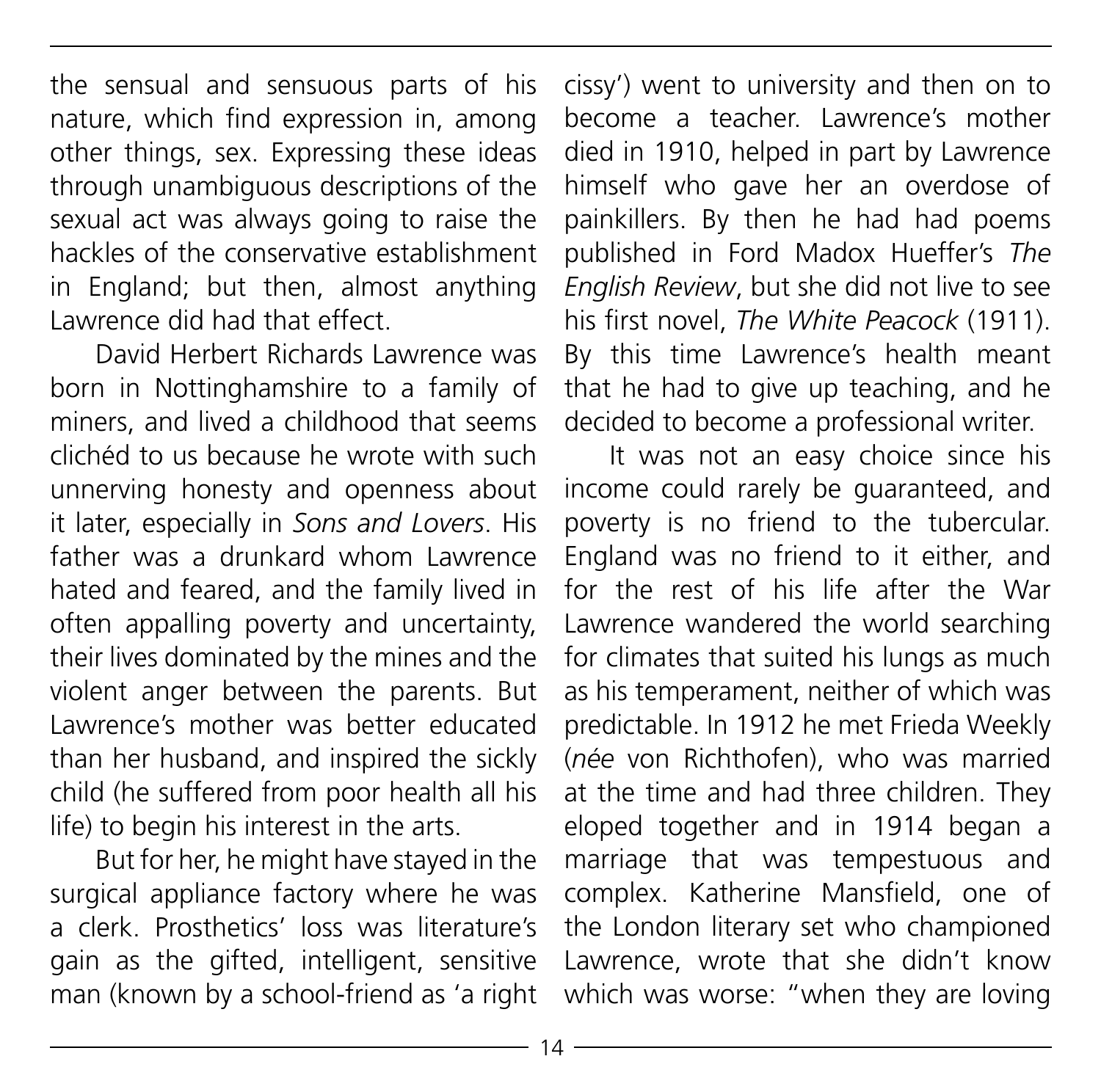and playing with each other, or when they are roaring at each other and he is pulling out Frieda's hair."

They originally moved to Cornwall where their unorthodox manners and her German ancestry made them subjects of considerable suspicion during the War. Singing German folksongs didn't help either, and suspicions increased as Lawrence's reputation began to emerge. *The Rainbow* (1915) was banned in Britain for over a decade because of its treatment of sex and sexuality, and it took six years for the sequel (*Women in Love*) to find a publisher because of the furore. By that time Lawrence, who had nearly died during the influenza epidemic of 1919, was in Europe.

He stayed there for three years, but there was restlessness about his nature and the couple travelled around the world, finally settling  $-$  up to a point  $-$  in Taos. New Mexico. But once again Lawrence was forced to move by near-fatal illness, and he relocated to an area near Florence in Italy. Throughout this apparently unstable and insecure time, he was writing – short stories, novels, essays, travel writings and

of course his brilliantly pared poetry – with a fierce, rather humourless, yet glittering realism. At a time when the general thrust was to imagine a more and more entirely intellectual and mechanical future, he pushed the other way, championing a more complex morality. His descriptions of the physical landscape are often beautiful and meticulous, his absorption into the inner world of his characters seems on occasion absolute, and his engagement with the moral issues of his day intense.

He was by nature something of a pedagogue, though, and his morality can seem proscriptive. He recognised that his enemies were not just those who sought to ban his work, but equally the new generation who would take his calls for moral liberation further than he desired. This former nonetheless deeply angered him, partly because he recognised in their efforts a spineless hypocrisy – the established authority banning something it did not understand – but also because they cost him money. He published *Lady Chatterley's Lover* (1928) himself and quickly made a decent amount from it; but it was soon being pirated, especially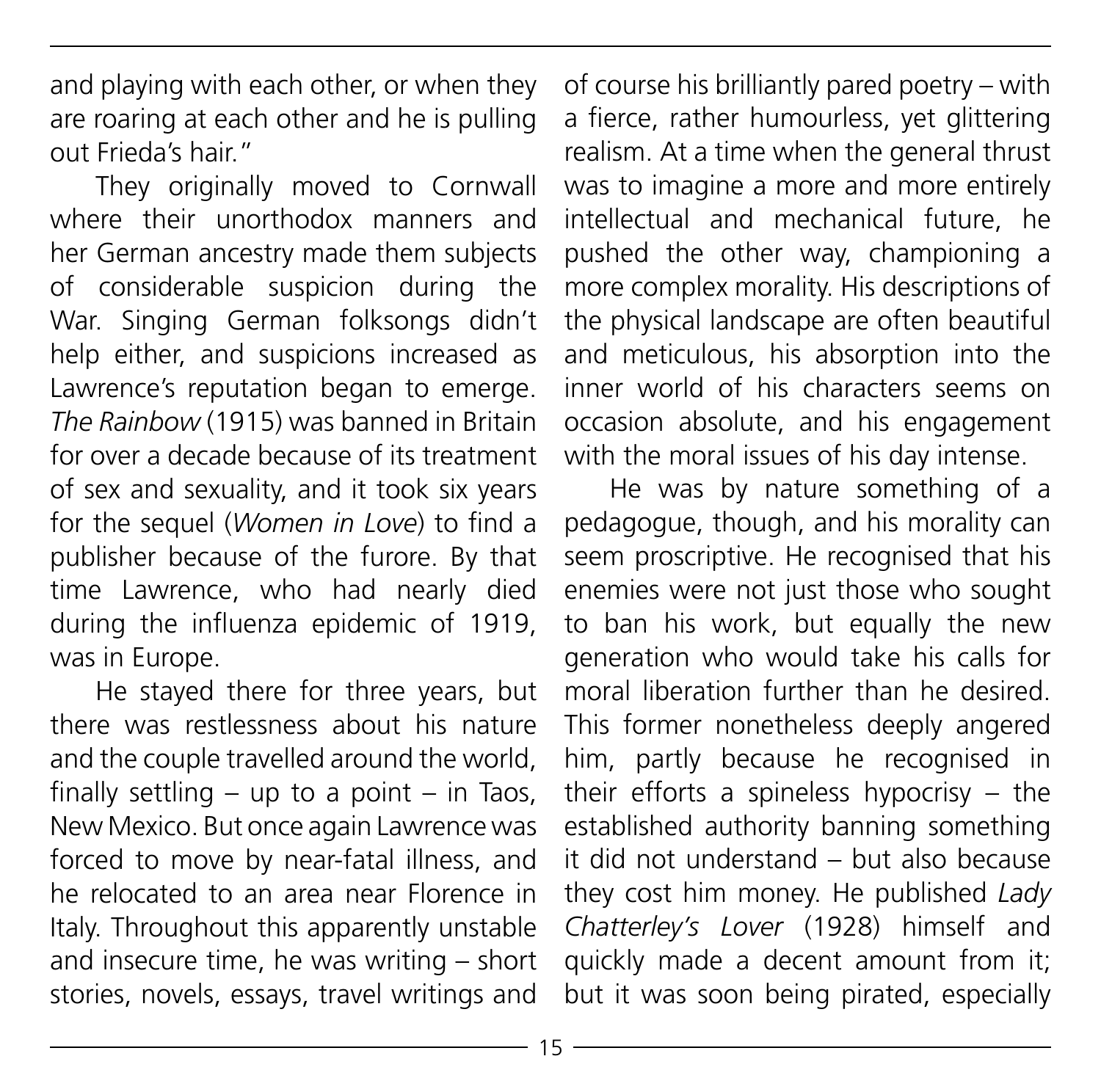once it was banned. This angered him almost as much as the ban itself, which was after all to be expected given the nature of the book.

The ban led to a trial that redefined social mores in England in 1960, when the jurors decided that the book could be published in its entirety. Initially this saw Lawrence, who had died thirty years previously, being given an almost demagogic status as a sexual liberator, even a kind of literary pornographer. It is an inaccuracy that has bedevilled the book ever since. Nothing in *Lady Chatterley's Lover* is lascivious, prurient or titillating. It is a story about trying to be morally, physically and truthfully engaged with one's human-ness. There was a backlash in the 70s when feminists in particular reacted against Lawrence's phallo-centric attitudes, pointing out that although the book may be told in large part from a woman's point of view, the sex is from a male perspective, and that Lawrence seems simply to dismiss other life-choices for women than marriage and children.

This criticism was at least a considered response to the underlying morality of the work, a book which forever changed publishing, writing and reading habits. Whatever *Lady Chatterley's Lover*'s demerits, it challenged the prevailing intellectual orthodoxy, it questioned the benefit of mechanisation and the profitmotive, it emphasised the power of tenderness, and it sympathised profoundly with a woman in a male world. One thing is certain: it's not just about sex.

#### **Notes by Roy McMillan**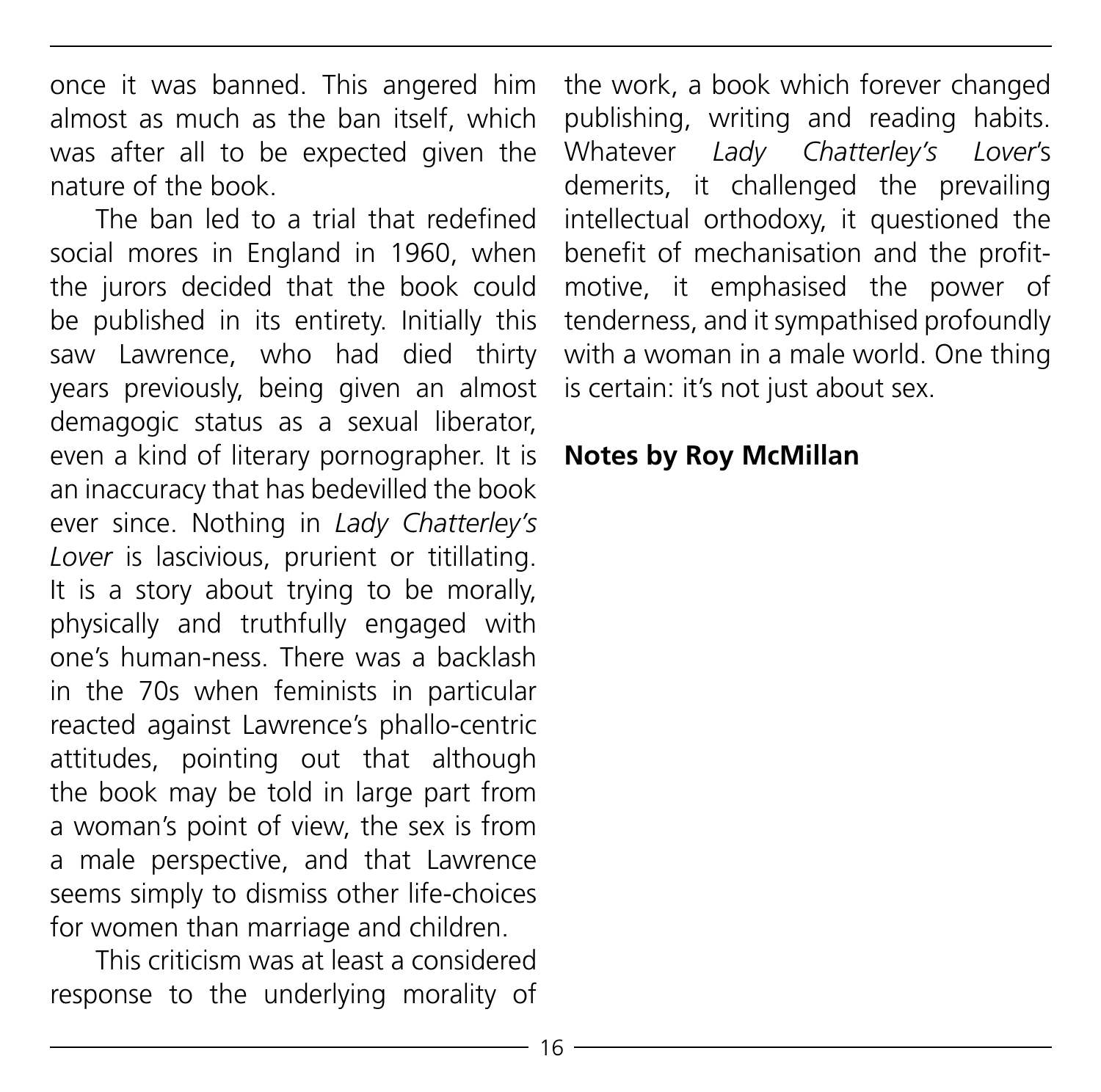

After training at RADA, **Maxine Peake** made her mark initially in TV comedy with two key roles in *Dinner Ladies* and *Shameless*. She demonstrated her virtuosity with other varied TV roles, including a memorably disturbing performance as the child murderer Myra Hindley, and roles in *The Devil's Whore* and *Little Dorrit*. Key London theatre highlights have included *The Cherry Orchard* and *Miss Julie*. Her radio roles include Laurencia in *Fuente Ovejuna*.

#### **Credits**

Produced by Roy McMillan Recorded at Motivation Sound Studios, London Edited by Sarah Butcher © Booklet: 2011 Naxos AudioBooks Ltd

ALL RIGHTS RESERVED. UNAUTHORISED PUBLIC PERFORMANCE, BROADCASTING AND COPYING OF THESE COMPACT DISCS PROHIBITED.

Booklet and cover design by Hannah Whale, Fruition – Creative Concepts. Cover image courtesy of iStockphoto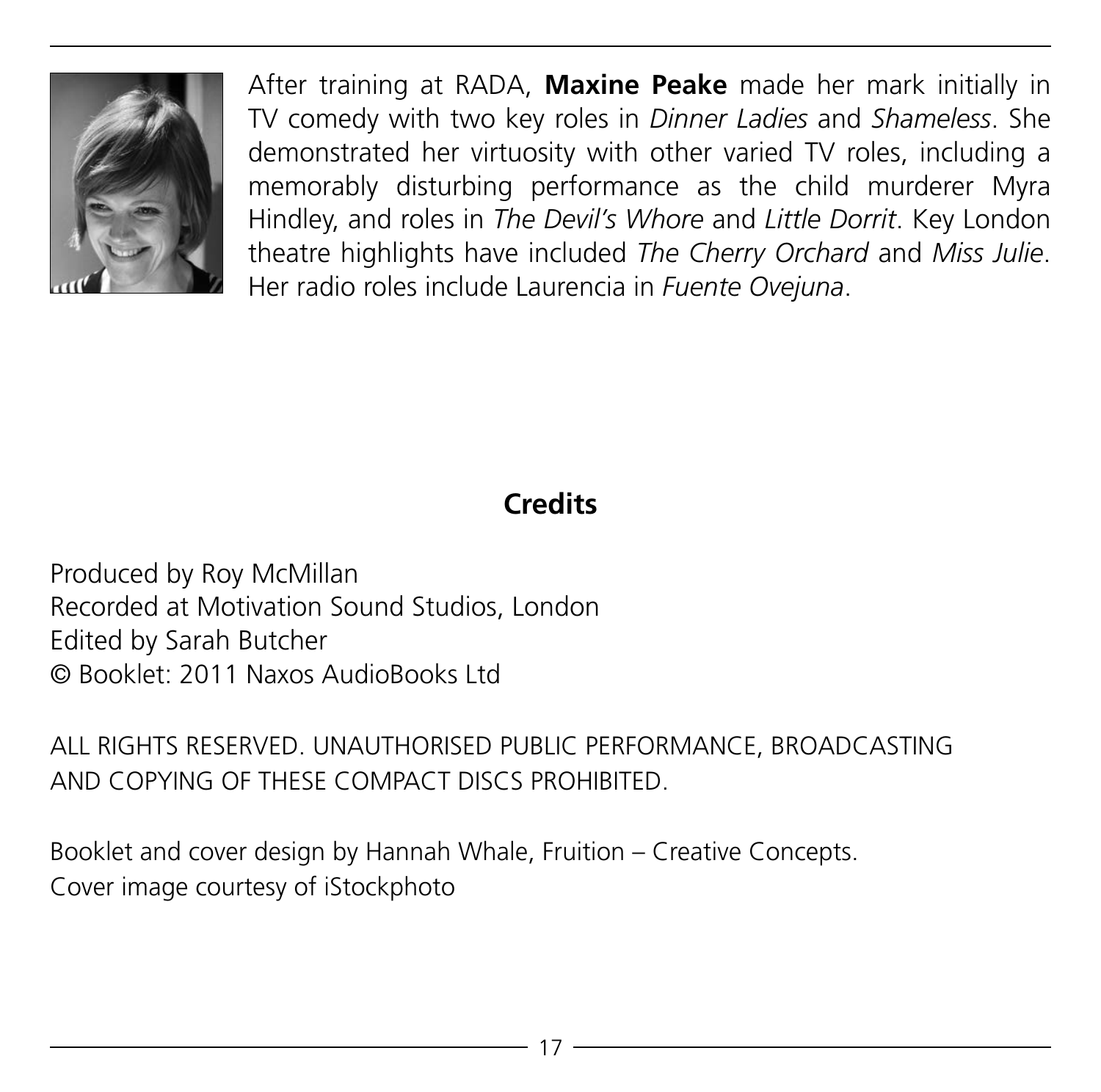# **Other works on Naxos AudioBooks**



**The Great Gatsby** (Fitzgerald) ISBN: 9781843793632 Read by William Hope



**Bliss and Other Stories** (Mansfield) ISBN: 9789626348963 Read by Juliet Stevenson



**Tender is the Night** (Fitzgerald) ISBN: 9789626344576 Read by Trevor White



**The Good Soldier** (Ford) ISBN: 9789626341322 Read by Kerry Shale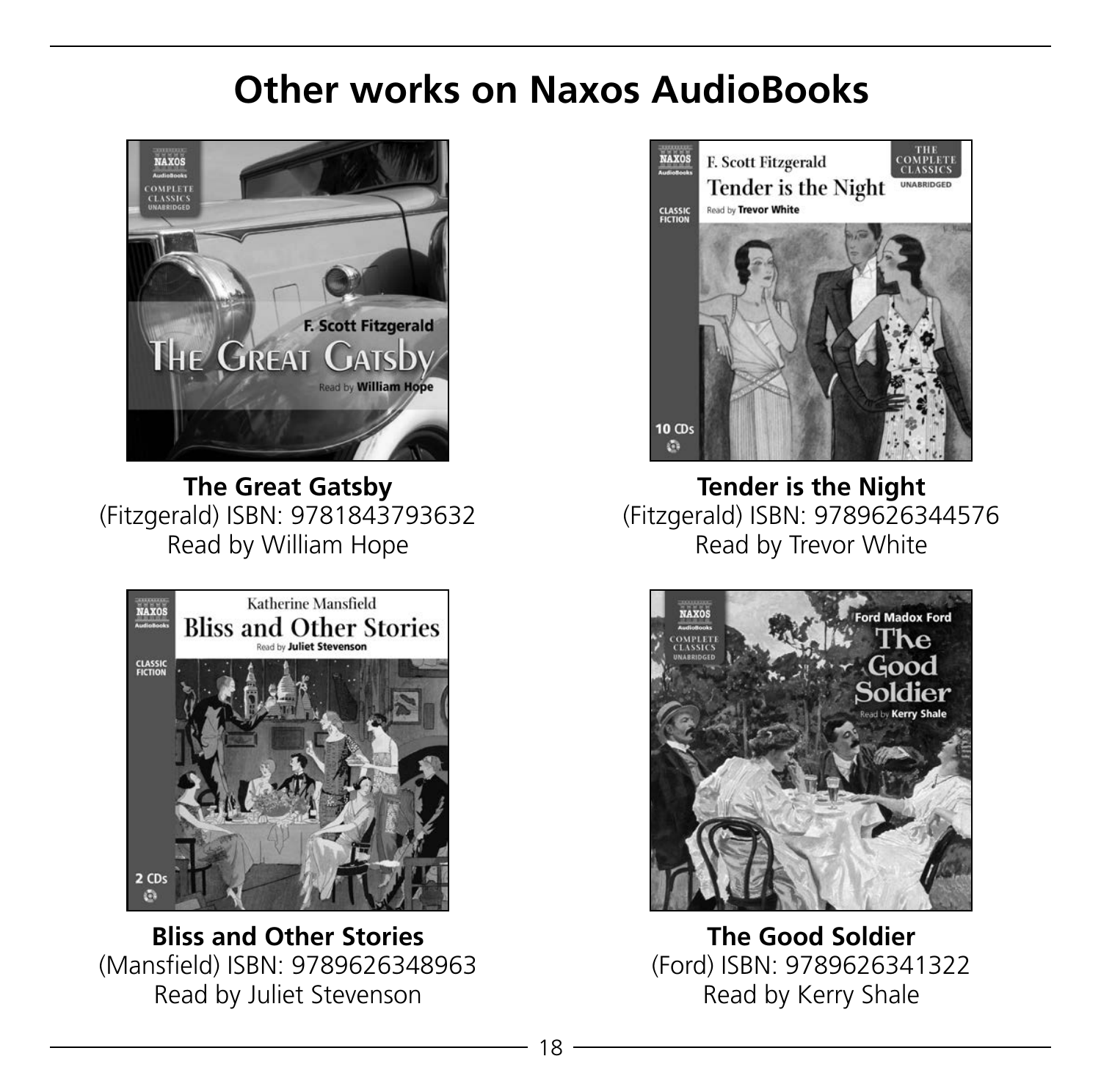For a complete catalogue and details of how to order other Naxos AudioBooks titles please contact:

**In the UK:** Naxos AudioBooks, Select Music & Video Distribution, 3 Wells Place, Redhill, Surrey RH1 3SL. Tel: 01737 645600.

> **In the USA: Naxos of America Inc.,** 1810 Columbia Ave., Suite 28, Franklin, TN37064. Tel: +1 615 771 9393

**In Australia:** Select Audio/Visual Distribution Ptv. Ltd., PO Box 691, Brookvale, NSW 2100. Tel: +61 299481811

 **order online at** www.naxosaudiobooks.com